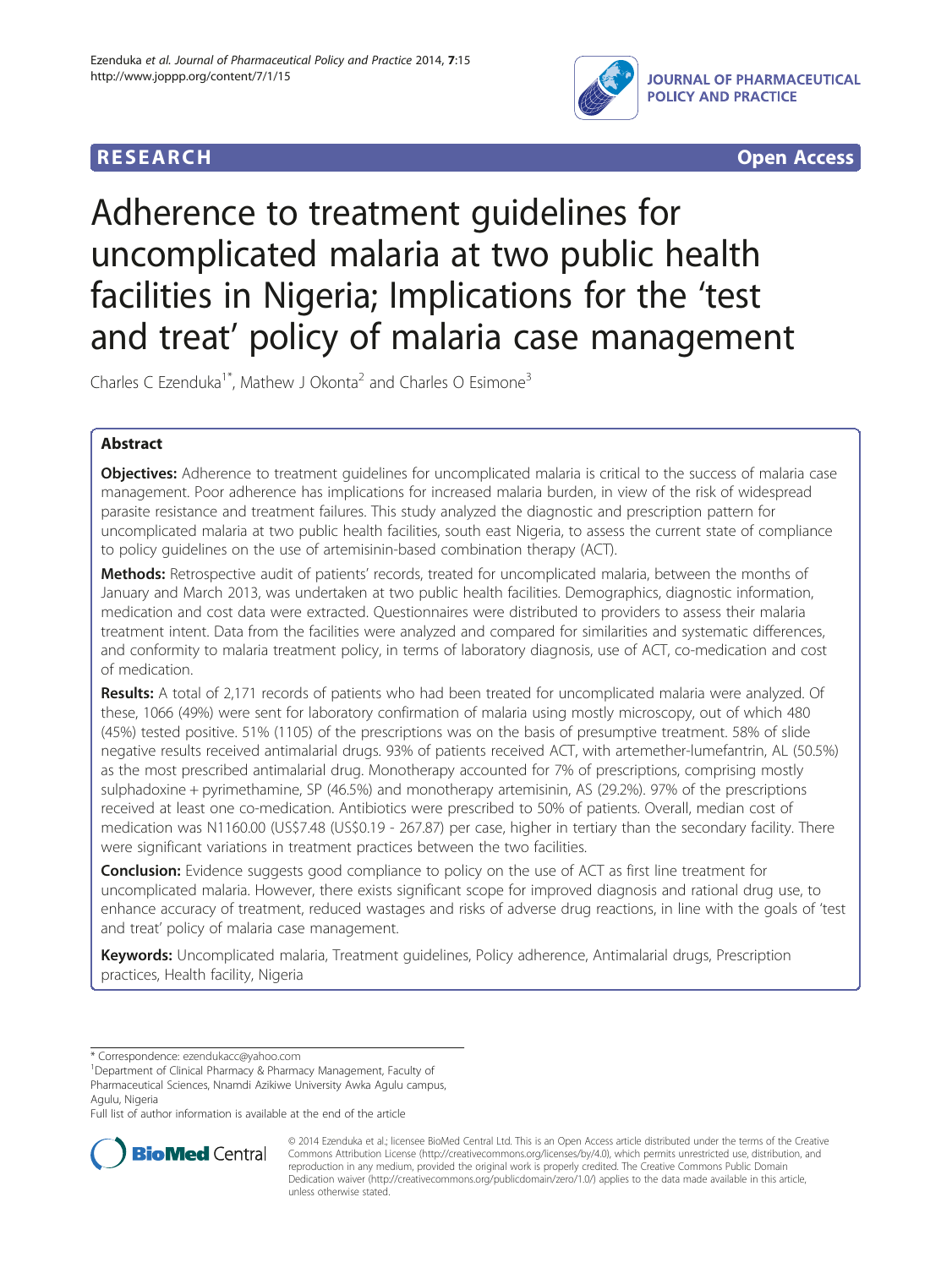# Introduction

Case management remains a major strategy for effective control of malaria, comprising diagnosis and prompt treatment with effective antimalarial drugs. In recognition of its high efficacy and potential for preventing development of parasite, ACT was recommended for the first line treatment for uncomplicated malaria in 2001 [[1\]](#page-8-0). However, in view of the need to achieve efficiency in malaria treatment and enhance the goals of case management, the World Health Organisation (WHO) recommended the test, treat and track (TTT) policy, which emphasises improved diagnosis of malaria infection, prompt treatment with effective antimalarial drugs and regular monitoring through routine information system to ensure effective implementation [[2,3\]](#page-8-0). Subsequently many malaria endemic countries in Africa adopted the policy, highlighting the importance of parasitological diagnosis using either microscopy or rapid diagnostic tests (RDTs) for malaria treatment, in all age groups and in all epidemiological settings [\[3](#page-8-0),[4](#page-9-0)]. This led to an increased supply of RDT. However, major challenge to implementation of policy guidelines has remained that change in policy recommendations does not always translate to immediate and effective change at health care provider levels and hence, inadequate quality case management at the point of care [[5](#page-9-0)]. Consequently, inappropriate practices in the provision of malaria treatment have been reported among healthcare providers, from facilities in many malaria settings [[5-8\]](#page-9-0). This constitutes non-adherence to treatment guidelines, contributing to undermining the goals of malaria treatment policy.

Adherence to policy guidelines by healthcare providers and patients is essential for achieving the success of this policy [\[3](#page-8-0),[9](#page-9-0)]. Studies in developing countries suggest that many years after the introduction of ACT, inappropriate prescription and use of antimalarial drugs persist, at both public and private health facilities [\[6](#page-9-0)-[9\]](#page-9-0). With better exposure to information, it is expected that health workers in public facilities would have better access to malaria treatment guidelines, and be more likely to adhere to recommended strategy for uncomplicated malaria [\[7](#page-9-0)]. Although the public health facilities, more than the private sector, are known to largely conform to policy on the use of antimalarial drugs [[10,11\]](#page-9-0), reports indicate substantial inappropriate treatment practices, such as presumptive treatment, treatment of slide -negative results, co-medication (poly-pharmacy), use of low quality and expensive ACT and monotherapy [[7-9\]](#page-9-0). These lead to wastages and inefficiency in the implementation of malaria case management, thereby increasing the risk of widespread resistance and treatment failures.

A study in Kenya [\[12\]](#page-9-0) demonstrated how lack of adherence to treatment guidelines was associated with inappropriate prescription practices. The use of sub-therapeutic doses of drugs contributes to the risk of developing parasite resistance [[13](#page-9-0)]. Drug regimens with long duration of treatment, such as monotherapy artesunate also contribute to poor adherence [[8,14](#page-9-0)]. Concomitant medications further contribute to inappropriate prescription through polypharmacy, which increases risks of drug interactions, adverse drug reactions, non-adherence and treatment failures, in addition to high cost of care [[11](#page-9-0)]. Presumptive treatment in health facilities have been shown to be widespread even with the availability of diagnostic instruments. Evidence also suggests frequent use of antimalarial drugs by health workers on slide-negative results [\[3](#page-8-0)[,5,7,15](#page-9-0)]. Given the substantial misdiagnosis of febrile patients for malaria cases, using presumptive diagnosis, the use of antimalarial drugs under the current policy involving the use of more expensive ACT, represents substantial economic losses.

Several factors have been identified to be responsible for the non-adherence of prescribers to recommended guidelines. Inadequate supply of recommended drugs, unnecessary use of more expensive recommended drugs, continuous availability of monotherapy, staff shortages and high work load, as well as contradicting training messages that confuse workers [[9,16\]](#page-9-0), have been reported. These represent supply-side factors which limit effective implementation of malaria treatment policy. In Nigeria, although change in policy to the use of ACT was introduced in 2005 [[17](#page-9-0)], inappropriate practices have been reported by many studies [[7,10](#page-9-0)]. Understanding these issues is essential for generating information for implementing strategies to improve effective malaria treatment. This study was aimed to describe and assess the diagnostic and treatment patterns for uncomplicated malaria at two public health facilities in Nigeria, and determine current conformity to policy guidelines.

#### Methods

# Study population

The study was undertaken in Anambra state, south-east Nigeria, with a total population of 4.18 million inhabitants by 2006 Nigerian census, considered as the second most densely populated state in the country (1,500 – 2000 persons per km<sup>2</sup>). Divided into three senatorial zones, the state has 21Local government Areas (LGAs). The people, who are predominantly ethnic Ibos, are involved in farming as the main occupation, while a significant number is into trading and commerce. Malaria transmission in the state is perennial with incidence rate of between 10 – 35% and peak season coinciding with the rainy season, running between March and October every year. Children and pregnant women are the most affected by malaria. There are about 382 primary health centres (PHCs), managed by the LGAs, 32 secondary health facilities run by state government and two tertiary health facilities owned by the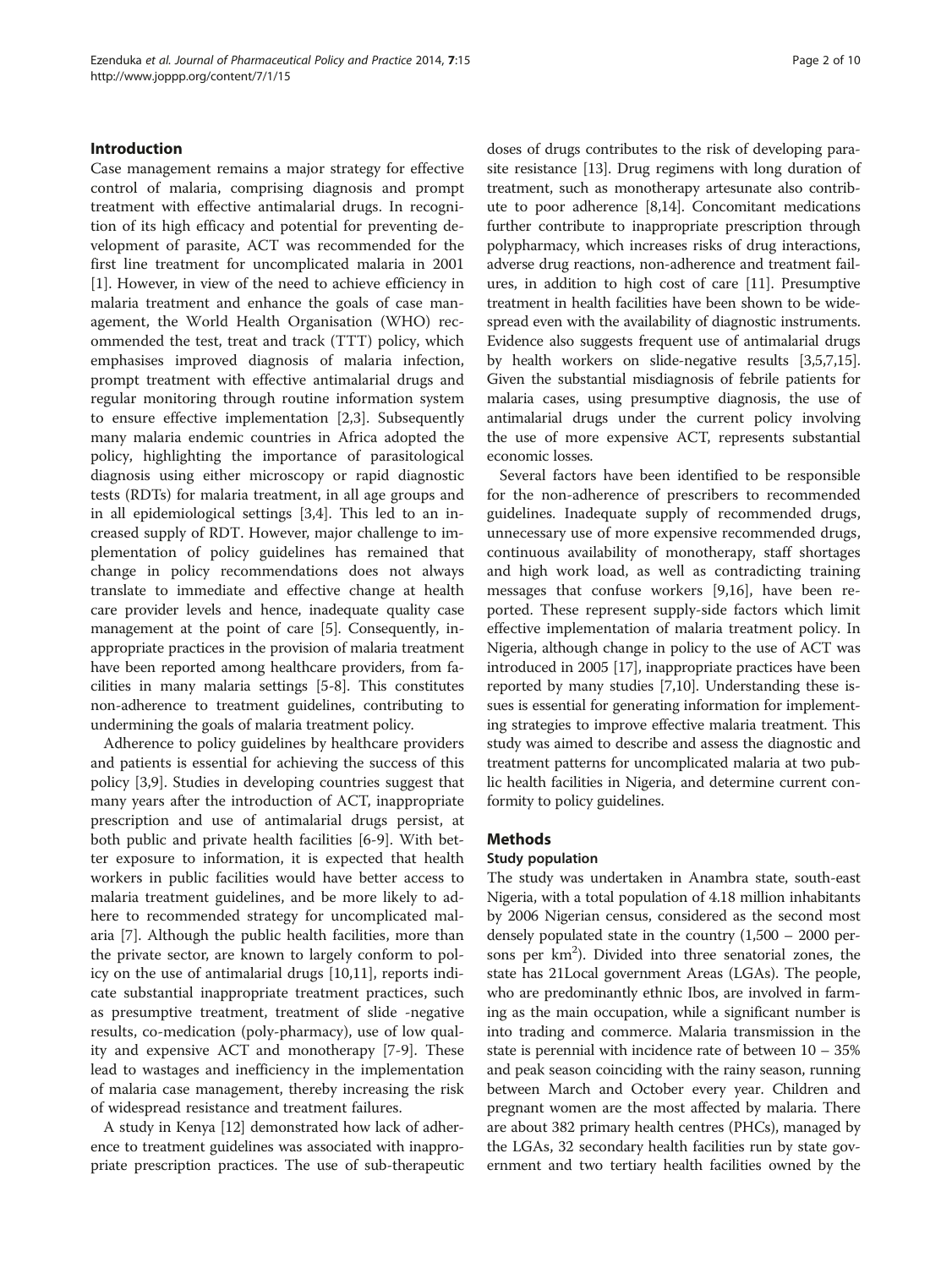state and federal governments respectively. As in most of the Nigerian population, Plasmodium falciparum is the dominant malaria specie in the state, and artemetherlumefantrine (AL) is first-line drug for the treatment of uncomplicated malaria since 2005, followed by Artesunateamodiaquine (AA) as alternative first line drug. Presently, a wide range of ACT is registered in Nigeria for the first line treatment of uncomplicated malaria, such as dihydroartemisinin-piperaquine (DHAPQ) and artesunatemefloquine (ASMQ) [[11\]](#page-9-0). The state is one of the most important sources of drugs supply in Africa, due to the presence of the popular 'Bridge-Head' market, a known center of drug trade, located in Onitsha, the largest commercial city in the state.

#### Study sites and setting

The study was carried out in two sites of a federal institution, the Nnamdi Azikiwe University (NAU). These include, NAU Medical Center (NAUMC) located at Awka, the state capital and NAU Teaching Hospital (NAUTH), Nnewi, the second largest commercial city in the state. The sites represent primary/secondary and tertiary healthcare facilities involved in malaria treatment, and were selected because of the opportunities they present for collecting quality and reliable data.

The NAU Medical Center is a healthcare facility which primarily provides outpatient services in a university community of about 50,000 people, as the catchment population. Significant number of the Awka community also accesses care at the facility. It has about 10 medical officers who provide clinical services to patients in addition to nurses, pharmacists, laboratory officers and other health workers. The center has a functional laboratory which provides microscopy and RDT services. There are 10 inpatient beds, which are used to provide brief admissions for emergency cases. Over 10,000 outpatient cases are treated annually at the facility. The supply of anti-malarial drugs is carried out through a process that is based on a procurement guideline. Donors also provide support through donations of drugs, such as the Affordable Medicine Facility-malaria (AMFm) drugs, though quantities of supply are relatively small. Availability of antimalarial drugs in the facility is said to be regular although, in many occasions there is a limited range of the products at any one point in time, due to purchasing procedures. Payments are made by all patients including staff, students and community members, who access services at the center. Payment by the students is deducted from fees paid in advance.

NAUTH is a 500-bed tertiary healthcare facility providing a variety of specialized clinical and teaching services. It is the main referral public health facility in the state run by the federal government. As at 2010, the hospital had total staff strength of about 2400 workers, spread across the various clinical and non- clinical departments; comprising over 300 doctors, 400 nurses and 62 pharmacists, including intern pharmacists. There are 15 wards with estimated 80% bed occupancy. The general outpatient department (GOPD) attends to over 12,000 outpatient visits annually. Patients pay for services and their drugs at the point of delivery.

# Study design and data collection

A descriptive cross-sectional study was conducted, based on retrospective cohort event monitoring of patients treated for uncomplicated malaria in the course of medical practice. Facilities were selected to ensure availability of adequate patient load and coverage, and the need to recruit large enough patients in a short period. Hospital records of patients diagnosed or treated for uncomplicated malaria, within a three month period of between January and June 2013, were collected and audited. Cases of severe/complicated malaria and pregnant women were excluded. Two pharmacy graduates were trained to extract and record the data from the patients' records into a predesigned Excel data form. Individual patient-level records and prescription were collected for each outpatient treated at the facilities. Collected data included demographics, diagnosis, laboratory tests results, drugs prescribed, number of drugs, cost of drug prescription and co-prescribed medications, over the study period. Medication doses and route of administration were not documented, but the drugs were prescribed and dispensed in age-related doses. Pre-tested semi-structured questionnaires of 15 questions were distributed to the prescribing physicians in selected facilities, to assess their prescribing intent in the treatment of uncomplicated malaria, in terms of the use of laboratory services, antimalarial drug-use and prescription pattern.

#### Data management and analysis

Data was double entered, cleaned and managed with Excel spreadsheet. Analysis was carried out for diagnostic approaches, (use of microscopy and/or RDT), use of ACT, monotherapy, concomitant medication and cost of medication. Prescriptions were categorised into ACT and mono therapy. Analysis was carried out at whole facility level (facilities are located in the same state) and then separately for individual facility, to assess the differences in treatment pattern between the facilities in conforming to malaria treatment guidelines. Conformity to treatment guidelines was on the basis of laboratory diagnosis, use of ACT and rational use of drugs.

Data were collected using Excel spreadsheet and statistical analysis was performed using SPSS version 16 (SPSS Inc., Chicago, IL, USA) and GraphPad Prism 5 for Windows, (GraphPad Software, San Diego California USA). Association between variables of interest and the prescription of antimalarial drugs were estimated using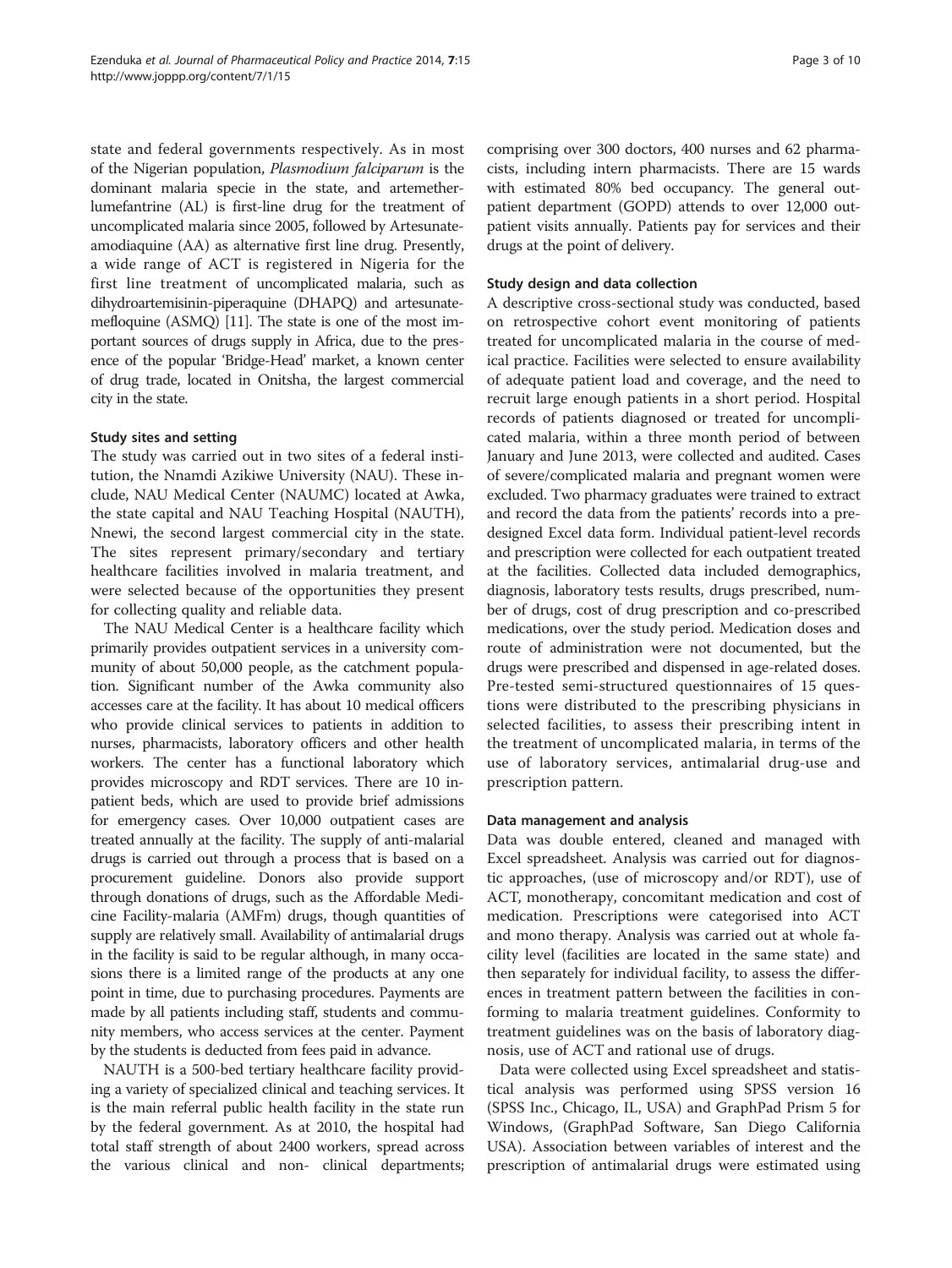logistic regression. Chi squared test of independence was used to determine association between categorical variables, independent student's t-test for continuous variables, and univariate analysis to predict the prescription of ACT and concomitant medications. Statistical significance was set at  $p = 0.05$ .

#### Ethical considerations

The study obtained approval from the NAUTH Ethical Committee as part of a larger study on the pharmacoeconomics of malaria treatment in Nigeria. Each doctor's consent was obtained to participate in the questionnaire survey. The study did not involve direct patient contact hence patient consent was not necessary.

#### Results

# Study characteristics and malaria diagnosis

A total of 7949 outpatient visits were identified, out of which 2171(27.3%) cases were treated for uncomplicated malaria. Ninety-four (4%) records were excluded due to either severe malaria or incomplete/missing information on variables of interest. 49% (1066) of those treated for malaria was sent for laboratory examination while the rest, 51% (1105) was based on presumptive diagnosis. 48% of laboratory diagnosis tested slide positive while 52% tested negative. Only the tertiary health facility reported the use of RDT. Figure 1 shows the graphic presentation of selection process. The proportion of uncomplicated malaria cases was higher at the medical center, 47% (1261/2674) compared to the teaching hospital, 17% (910/5252).

Characteristics of cases finally analyzed (Table [1](#page-4-0)) shows that overall, females (56%) outnumbered males (43%). Gender disparity was higher at the teaching hospital than the medical center where females, 65% outnumbered males,  $35\%$ , (p <0.0001). Most cases (62%) fall between 19 years and above, at a median age of 23 years, ranging from one month to 98 years. Children under 5 years accounted for 10% of total cases. The proportion of children under five years was higher at the teaching hospital, 20% (181/910) compared to the medical center, 2.6% (33/1261). The proportion of ACT prescribed at the medical center (95%) was significantly higher than the teaching hospital,  $(91\%, p < 0.003)$ .

#### Antimalarial drugs prescription pattern

Table [2](#page-4-0) shows the distribution of antimalarial drugs (including co-medication) prescribed by facility. A total of 2,171 drug encounters were analyzed. Of these, 93% (2027) contained an ACT, while 7% (144/2171) was prescribed monotherapy. There were some variations in prescription pattern between the facilities. The proportion of patients who received ACT compared to monotherapy at the medical center, 95% (1198/1262) was significantly higher than the proportion prescribed at the teaching hospital at  $91\%$  (828/910,  $p = 0.003$ ). Overall, the pattern of prescription shows that AL, at 51% (1024/2027) was the most prescribed ACT at both health facilities, followed by DHAPQ, 17% (339/2027) and ASAQ 12%. While this pattern was similar at the medical center, it differed from the teaching hospital where artesunate-

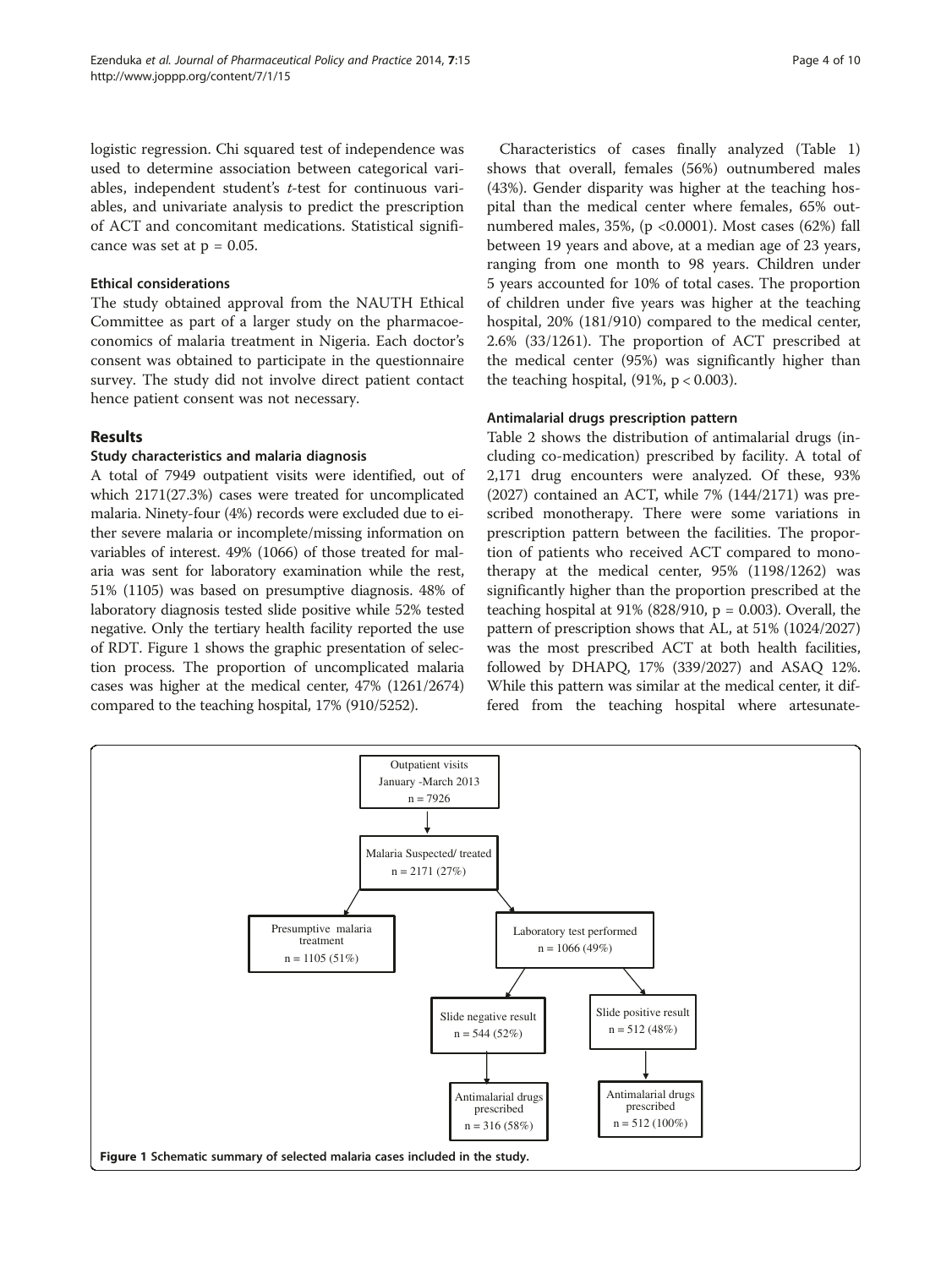<span id="page-4-0"></span>

|  | Table 1 Characteristics of study population by facility |  |  |  |  |  |
|--|---------------------------------------------------------|--|--|--|--|--|
|--|---------------------------------------------------------|--|--|--|--|--|

| Variable                           | <b>Total facility</b><br>n(%) | <b>NAUMC Awka</b><br>n (%) | <b>NAUTH Nnewi</b><br>n (%) | Chi square difference    | p-value     |
|------------------------------------|-------------------------------|----------------------------|-----------------------------|--------------------------|-------------|
| Total number of outpatients visits | 7926                          | 2674                       | 5252                        | $\overline{\phantom{a}}$ |             |
| Proportion of malaria cases        | 2171 (27)                     | 1261(47)                   | 910 (17)                    | 729.8                    | $0.0001***$ |
| Mode of diagnosis                  |                               |                            |                             |                          |             |
| Microscopy                         | 939 (43)                      | 650 (52)                   | 288 (32)                    | 9.95                     | $0.0016**$  |
| <b>RDT</b>                         | 128(6)                        |                            | 128 (14)                    |                          |             |
| Presumptive                        | 1105(51)                      | 611 (48)                   | 494 (54)                    | 0.875                    | 0.3497      |
| Gender                             |                               |                            |                             |                          |             |
| Female                             | 1207 (56)                     | 635 (50.4)                 | 573 (63.0)                  | 42.09                    | $0.0001***$ |
| Male                               | 942 (43)                      | 626 (49.6)                 | 316 (34.7)                  | $\overline{\phantom{a}}$ |             |
| Unknown                            | 22(1.0)                       |                            | 21(2.3)                     |                          |             |
| Age category (yrs)                 |                               |                            |                             | 20.29                    | $0.0001***$ |
| Under 5                            | 214(10)                       | 33(2.6)                    | 181 (20)                    |                          |             |
| $5 - 12$                           | 52(2)                         | 22(1.7)                    | 30(3)                       |                          |             |
| $13 - 18$                          | 104(5)                        | 78 (6.2)                   | 36(3)                       |                          |             |
| 19 and above                       | 1354 (62)                     | 1026 (81.4)                | 330 (36)                    |                          |             |
| Unknown                            | 447 (21)                      | 102(8.0)                   | 343 (38)                    |                          |             |
| Median age of cohort (range)       | $23(0.1 - 98)$                | $23(1 - 82)$               | $24(0.1 - 98)$              |                          |             |
| Antimalarial drugs                 |                               |                            |                             |                          |             |
| ACT                                | 2027 (93)                     | 1198 (95)                  | 828 (91)                    | 13.02                    | $0.0003***$ |
| Monotherapy                        | 144(7)                        | 63(5)                      | 81(9)                       |                          |             |

\*\*= significant: \*\*\*= very significant: \*\*\*\*= highly significant.

# Table 2 Distribution of antimalarial drugs and co-medication prescribed by facility

| Antimalarial drugs                    | <b>Total facility</b><br>n(%) | <b>NAUMC Awka</b><br>n(%) | <b>NAUTH Nnewi</b><br>n(%) | Chi square difference | $P = value$  |
|---------------------------------------|-------------------------------|---------------------------|----------------------------|-----------------------|--------------|
| Artemisinin-based combinations (ACTs) | 2027 (93)                     | 1198 (95)                 | 829 (91)                   | 13.02                 | $0.0003***$  |
| Artemether-lumefantrin                | 1024 (50.5)                   | 647 (54)                  | 377 (45.5)                 |                       |              |
| Artesunate-amodiaquine                | 244 (12)                      | 206 (17.2)                | 38 (4.5)                   |                       |              |
| Artesunate-mefloquine                 | 232 (11.5)                    |                           | 232 (28)                   |                       |              |
| Artesunate-pyridoxine + pyrimethamine | 188 (9.3)                     | 56 (4.7)                  | 132 (16)                   |                       |              |
| Dihydroartemisinin-piperaquine        | 339 (16.7)                    | 289 (24.1)                | 50(6)                      |                       |              |
| Mono-therapy                          | 144(7)                        | 63(5)                     | 81(9)                      | 13.02                 | $0.0003***$  |
| Artesunate                            | 42 (29.2)                     | 7(11.1)                   | 35 (43.2)                  |                       |              |
| Amodiaguine                           | 14(9.7)                       |                           | 14(17.3)                   |                       |              |
| Proguanil                             | 15(10.4)                      | 1(1.6)                    | 14 (17.3)                  |                       |              |
| Quinine                               | 6(4.2)                        | 6(9.5)                    | ٠                          |                       |              |
| Sulphadoxine + pyrimethamine          | 67(46.5)                      | 49 (77.8)                 | 18 (22.2)                  |                       |              |
| Proportion of co-medication n (%)     | 1722 (97)                     | 1248 (99)                 | 864 (95)                   | 32.37                 | $0.0001$ *** |
| Analgesics                            | 1722 (79)                     | 1124 (89)                 | 598 (66)                   | 176.8                 | $0.0001***$  |
| Vitamin preparations                  | 1364 (63)                     | 993 (79)                  | 371 (41)                   | 324.8                 | $0.0001***$  |
| Antibiotics                           | 1084 (50)                     | 721 (57)                  | 363 (40)                   | 63.18                 | $0.0001***$  |

\*\*\*= very significant.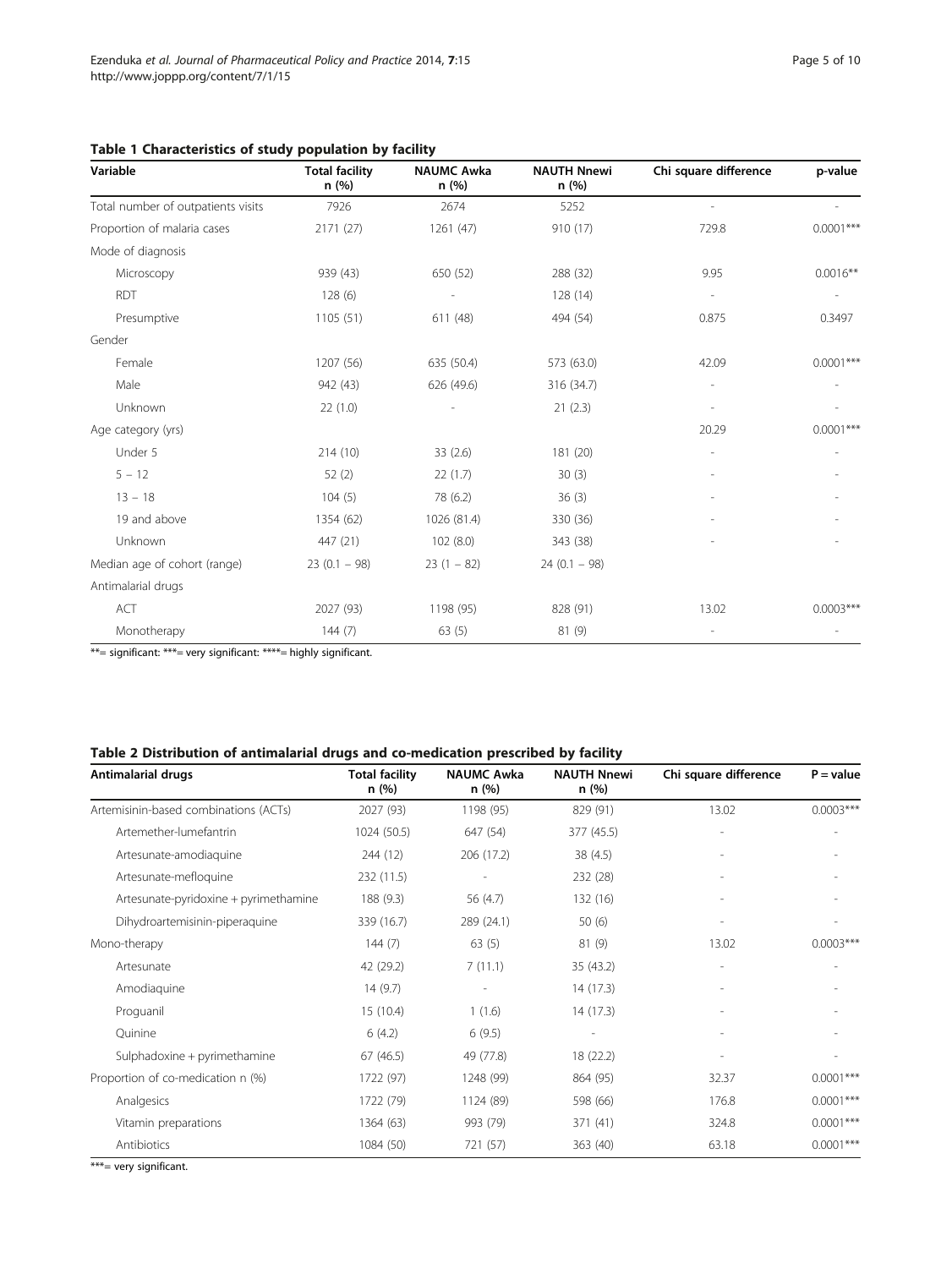mefloquine (ASMF) and artesunate-sulphadoxine + pyrimethamine (ASSP) were the second and third most prescribed ACT respectively, after AL. Highest proportion of monotherapy was prescribed as SP, 47% (67/144), followed by artesunate monotherapy (AS), 29.2%. The pattern, however reversed at the teaching hospital where AS, 43% (35/81) was the most prescribed monotherapy, followed by SP, 22% (18/81). More monotherapy (9%) was prescribed at the teaching hospital compared to the medical center (5%). Prescription pattern also varied by age and gender. Higher proportion of SP, 49% compared to other monotherapy agents was prescribed to females than males, 44%. Similarly more females, 29% received monotherapy AS than males, 27%.

#### Co-prescribed medication

97% of the patients received at least one co-prescribed medication, at an average of  $4$  ( $\pm 1.5$ ) drugs per prescription. Analgesics were the most commonly prescribed co-medication given to 79% (1722/2171) of the cohort, followed by vitamin preparations (63%), and antibiotics (50%). The pattern varied significantly between the facilities and across categories (Tables [2](#page-4-0) and 3). Proportion of coprescribed medications was higher at the medical center, 99% compared to the teaching hospital, (95%, p < 0.0001) (Table [2\)](#page-4-0). This was similar for the most commonly co-prescribed medications at the facilities. Majority, 57% of children under 5 years were more likely to be prescribed antibiotics compared to children between 5 and 12 years (37%, p <0.001) and adults, (53%; p < 0.05) (Table 3).

#### Prescription pattern in children under 5 years

Of the 214 under 5-year old children in this study, 85% (182) received ACT. AL, 70% (128/182) was the most preferred antimalarial drug of choice, followed by artesunateamodiaquine (ASAQ), 16%. The use of monotherapy occurred most in this group compared to other age categories, and amodiaquine, 38% (12/32) was the most commonly prescribed monotherapy, followed by monotherapy artesunate (AS), 34%. Majority, 57% of the under-5 year old children were more likely to be co-prescribed antibiotics than children between 5 and 12 years (37%, p <0.001) and adults, (53%; p < 0.05) (Table 3). In many cases, the antibiotics were prescribed in combination with cough medications. Co-prescription with analgesics and vitamin preparations was also common in children.

#### Costs of medication

Table [4](#page-6-0) shows that overall, the median cost of medication (including co-medication) per patient at the two facilities was N1160 (US\$7.48) . Medication cost of treatment per patient at the tertiary hospital, N1378 (US\$8.89) is about 27% higher than at medical center N1083 (US\$6.99).

Between the groups, median cost of medication was lowest in children 5 – 12 years, N776 (US\$5.01), compared to adults 19 years and above, N1160 (US\$7.83). The cost of treatment with ACT, N1176 (US\$7.59) is about 1.6

|                                                | Gender          |              |                          | Age category (years)     |                          |                          |
|------------------------------------------------|-----------------|--------------|--------------------------|--------------------------|--------------------------|--------------------------|
| Antimalarial drugs                             | Female<br>n (%) | Male<br>n(%) | Under 5<br>n(%)          | $5 - 12$<br>n (%)        | $13 - 18$<br>n (%)       | 19 and above<br>n (%)    |
| Artemisinin-based combination therapy (ACT)    | 1127 (93)       | 881(94)      | 182(85)                  | 45 (87)                  | 101(97)                  | 1286 (95)                |
| Artemether-lumefantrin (AL)                    | 568 (50)        | 446 (51)     | 128 (70)                 | 31 (69)                  | 50 (50)                  | 624 (49)                 |
| Artesunate-amodiaquine (ASAQ)                  | 113(10)         | 125(14)      | 29(16)                   | 3(7)                     | 15(15)                   | 184 (14)                 |
| Artesunate-mefloquine (ASMF)                   | 168(15)         | 64(7)        | $\overline{\phantom{a}}$ | $\overline{\phantom{a}}$ | 5(5)                     | 113(9)                   |
| Artesunate-sulphadoxine + pyrimethamine (ASSP) | 115(10)         | 72(8)        | 18(10)                   | 11(24)                   | 9(9)                     | 82 (6)                   |
| Dihydroartemisinin-piperaquine (DHAPQ)         | 163(14)         | 174 (20)     | 7(4)                     | $\overline{\phantom{a}}$ | 22(22)                   | 283 (22)                 |
| Monotherapy                                    | 80(7)           | 61(6)        | 32(15)                   | 7(13)                    | 3(3)                     | 70(5)                    |
| Sulphadoxine + pyrimethamine (SP)              | 39 (49)         | 28 (44)      | 4(13)                    | 2(29)                    | 2(67)                    | 44 (63)                  |
| Artesunate (AS)                                | 23 (29)         | 17(27)       | 11(34)                   | 1(14)                    | 1(33)                    | 19(27)                   |
| Amodiaguine (AQ)                               | 7(9)            | 6(9)         | 12(38)                   | 1(14)                    | $\overline{\phantom{a}}$ | $\overline{\phantom{a}}$ |
| Quinine (QN)                                   | 2(3)            | 4(6)         | $\sim$                   | 1(14)                    | $\overline{\phantom{a}}$ | 5(7)                     |
| Proguanil (PG)                                 | 9(11)           | 6(14)        | 5(16)                    | 2(29)                    | $\overline{\phantom{a}}$ | 2(3)                     |
| Co-medication                                  |                 |              |                          |                          |                          |                          |
| Analgesics                                     | 920 (76)        | 783 (83)     | 119(59)                  | 34 (54)                  | 87 (84)                  | 1148 (85)                |
| Vitamin preparations                           | 701 (56)        | 646 (69)     | 106 (52)                 | 35 (56)                  | 69 (66)                  | 951 (70)                 |
| Antibiotics                                    | 569 (47)        | 502 (53)     | 115(57)                  | 23(37)                   | 59 (57)                  | 720 (53)                 |

NAUMC = Nnamdi Azikiwe University Medical Center, NAUTH = Nnamdi Azikiwe University Teaching Hospital.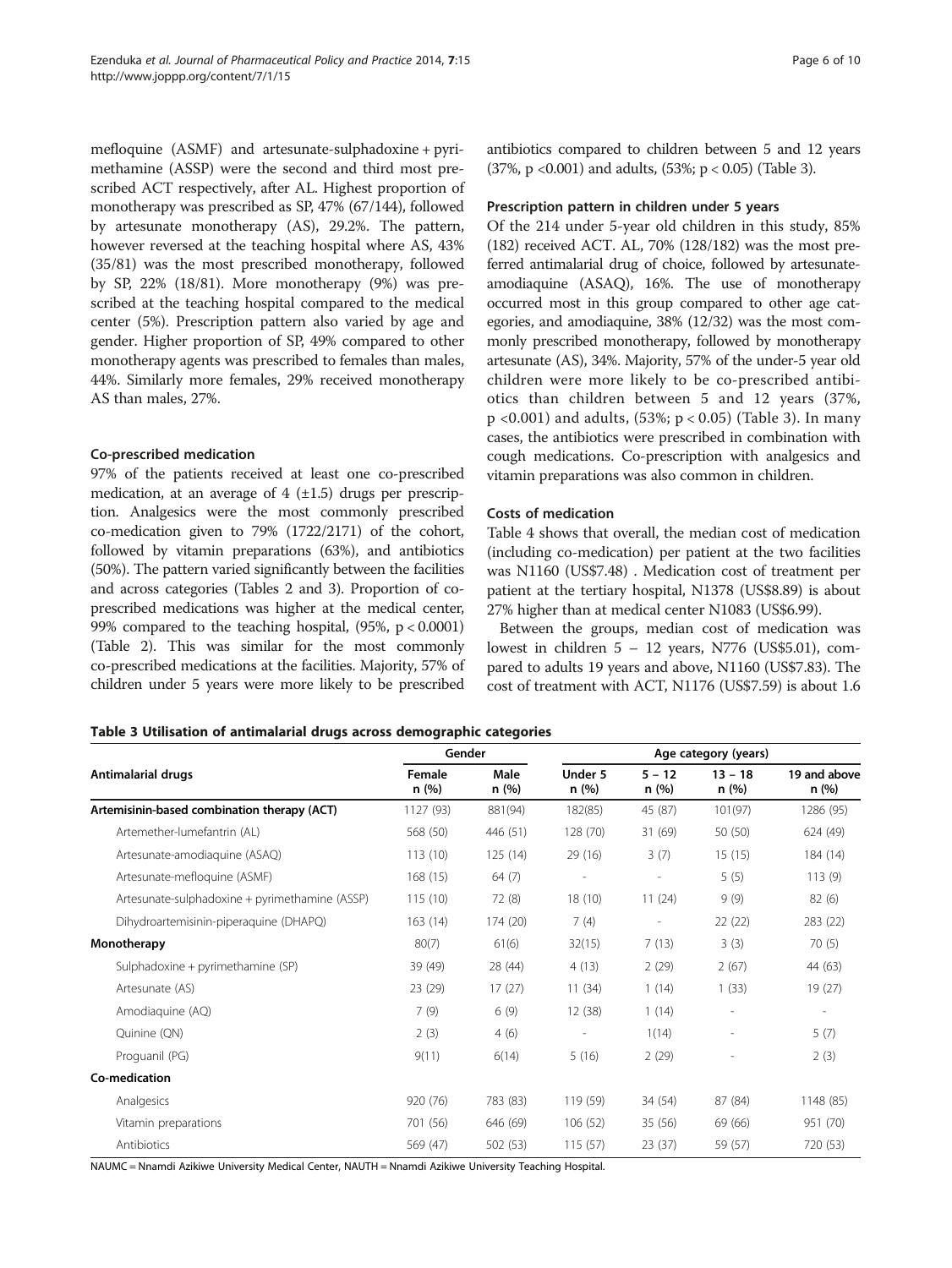<span id="page-6-0"></span>Table 4 Medication cost of treatment

|                    | Treatment cost (Naira) |              |      |               |  |  |
|--------------------|------------------------|--------------|------|---------------|--|--|
| Variable           | Median                 | Range        | Mean | 95% CI        |  |  |
| Antimalarial drugs |                        |              |      |               |  |  |
| ACT                | 1176                   | $45 - 41520$ | 1587 | $1511 - 1663$ |  |  |
| Mono-therapy       | 750                    | $30 - 8485$  | 1158 | $927 - 1389$  |  |  |
| Gender             |                        |              |      |               |  |  |
| Male               | 1158                   | $72 - 41520$ | 1340 | 1220 - 1460   |  |  |
| Female             | 1110                   | $30 - 16010$ | 1499 | $1403 - 1594$ |  |  |
| Age group          |                        |              |      |               |  |  |
| Under 5            | 1062                   | $45 - 7760$  | 1151 | $1024 - 1277$ |  |  |
| $5 - 12$ yrs       | 776                    | $30 - 3734$  | 914  | 741-1087.2    |  |  |
| $13 - 18$          | 1118                   | $150 - 7900$ | 1243 | $1067 - 1418$ |  |  |
| 19 and above       | 1160                   | 85 41520     | 1503 | 1412 - 2595   |  |  |
| <b>Facility</b>    | 1160                   | $30 - 41520$ | 1559 | 1486 - 1632   |  |  |
| <b>NAUMC</b>       | 1085                   | $85 - 8000$  | 1171 | $1135 - 1207$ |  |  |
| <b>NAUTH</b>       | 1378                   | $30 - 41520$ | 2101 | 1940 – 2262   |  |  |

times higher than the median cost of treatment with monotherapy, N750 (US\$4.84). It was not possible separating the cost of malaria component of treatment from that of co-morbidity due to inadequate documentation on diagnosis. Hence, medication cost includes the cost of comorbidity.

Questionnaire distribution recorded 100% response. While every respondent would often request for laboratory test for malaria before treatment, they would also sometimes treat by clinical diagnosis alone. Some of the reasons given for presumptive diagnosis include, confidence in their ability to diagnose malaria without laboratory test (100%), severity of symptom (80%), patient load and lack of waiting time (60%), and previous experience with particular symptom/s (60%). All prescribers (100%) would sometimes prescribe antimalarial drugs in slidenegative results for a variety of reasons; need to prevent malaria infection (40%), unreliable result (60%), and unaware of result (40%). All respondents were aware of availability of malaria treatment guidelines and all would use AL as the preferred ACT of choice for its efficacy and minimum side effects. All doctors use ACT based on recommended guidelines.

#### **Discussion**

This study illustrates practical realities in the treatment of uncomplicated malaria in public health facilities in Nigeria, which has implications for the implementation of malaria treatment guidelines. Findings reflect practices as they relate to the test and treat policy of malaria control. The predominance of the female gender is consistent with many studies [[7](#page-9-0),[8](#page-9-0),[18](#page-9-0),[19](#page-9-0)], where females outnumbered males in health facilities compared to the retail sector. This observation agrees with the suggestion that females make more use of public health facilities than males, who tend to prefer medicine outlets [\[11](#page-9-0)]. The finding also implies that women suffer more from malaria attack than males in the study area. The higher proportion of malaria cases at the medical center, (a primary/secondary health facility) is easily explained by the fact that primary health facilities are the main sources of treatment for uncomplicated malaria [\[9](#page-9-0)]. The 27% malaria incidence in this study would suggest a declining incidence compared to previous reports of 60% incidence for outpatients consultations in Nigeria [[20\]](#page-9-0).

The use of laboratory diagnosis for malaria treatment in the two facilities was limited to 49%, relying substantially on presumptive diagnosis, contrary to the test and treat recommendations of current guidelines. This indicates high incidence of over-diagnosis and over-use of antimalarial drugs, in view of the degree of inaccuracy associated with presumptive malaria treatment [\[15,21,22\]](#page-9-0). The finding corroborates previous studies in Nigeria and other African countries which have reported widespread limited use of laboratory diagnosis in malaria treatment, even with the presence of diagnostic tools [\[3](#page-8-0)[,8,15,21](#page-9-0)]. It reflects the level of confidence and popularity to which prescribers attach to presumptive malaria treatment, as was confirmed by doctors' responses. This is consistent with findings by Onwujekwe et al. in 2009 and Uzochukwu et al., in 2010, in which over 80% of providers at both hospital and nonhospital alike, are confident in clinical diagnosis of malaria [[10,21](#page-9-0)]. The study by Meremikwu et al. in 2007, reported laboratory test rate of 45% [\[8\]](#page-9-0), while Uzochukwu et al. reported a rate of 51.1% in Enugu [[21](#page-9-0)], suggesting no significant improvement since 2010. The level of confidence in clinical diagnosis should be considered unrealistic in view of the evidence to the contrary and the high incidence of inaccuracy and wastages associated with presumptive malaria treatment [[22](#page-9-0)]. Consequences include missed diagnosis of other illnesses and increased risk of morbidity [[23](#page-9-0)]. This underscores the need for intensified efforts at promoting the use of diagnostic approach to malaria treatment at the facilities, through regular education programmes for health workers [\[3](#page-8-0)]. In addition, findings also suggest that low utilisation of diagnostic test was due to high patient load and hence, lack of waiting time for receiving the result of the test, which should be noted for improvement. The benefit of RDT in terms of rapid delivery of results addresses this problem. Patients were treated presumptively even with the availability of laboratory tools in the facilities. The proportion of patients who received antimalarial drugs with slide negative results was quite substantial, considering the enormous wastages that accompany this. This was justified by the prescribers for a number of reasons; (1) unreliability of laboratory results due to poor laboratory reagents, (2) RDT insensitivity (further studies may be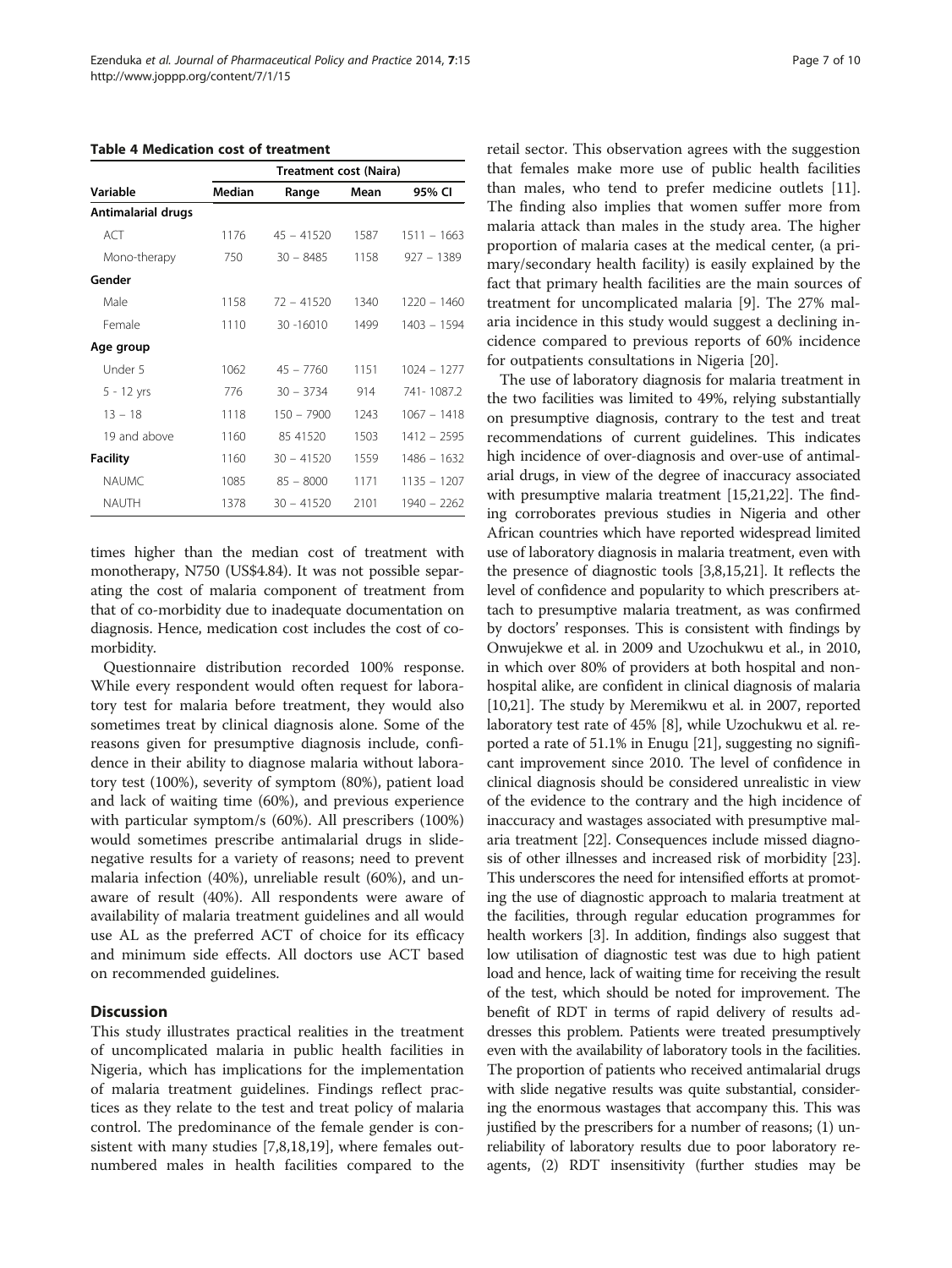required to explore this), and 3) unaware of laboratory results. Previous studies in the area have similarly reported unreliability of laboratory results as a major cause of treatment of slide negative results, especially with RDT [\[10,21](#page-9-0)]. Hence, the study showed limited use of RDT compared to microscopy, even when it was available in both facilities, confirming the lack of trust of providers on RDT test results. This should worry policy considering the international focus on the use of RDT and implication for the goal of TTT policy [[2,3](#page-8-0)]. Further investigation on the supply of quality RDT products for intervention is required, to ensure reliability of its results and the success of the test and treat policy. There is clear need for improved laboratory standards for malaria diagnosis, which can be achieved through a simple system of quality control. Continuous education of providers through regular seminars and workshops, on the benefits of confirmatory diagnosis cannot be over-emphasized. The extent of treatment of slide negative results and doctors responses to the issue calls for strategies to enhance their respect for negative results. There is need to enforce quality control to enhance reliability of diagnostic results. Benefits of confirmatory diagnosis and consequences of poor laboratory practices should be part of the regular updates to boost the confidence of prescribers in adhering to laboratory diagnosis.

Pattern of prescription in the study shows a clear preference for ACT, as the drug of choice for uncomplicated malaria at the two health facilities. This indicates high conformity to policy recommendation. The preference for AL, the policy first line drug at both facilities indicates providers' confidence in the efficiency of the regimen, as was confirmed by questionnaire responses. The pattern appears similar to what obtained in the retail sector in the area, where DHAPQ was also found to be the second most prescribed antimalarial drug/ACT [\[11](#page-9-0)]. However, the greater dominance of ACT in this study, 95% compared to the retail sector 73%, is consistent with findings that public health facilities conform more to policy guidelines than the retail sector [\[11](#page-9-0)]. The retail sector is dominated by self-medication, which is characterised by high incidence of monotherapy use. The fact that the medical center uses more ACT than the tertiary health facility can be explained by the predominance of children and female cases at the later in which monotherapy was most prescribed for prophylaxis. Preference for AL is consistent with many study findings in both Nigeria and other African countries [\[3](#page-8-0)[,11,18\]](#page-9-0). Similar to the retail sector [\[11\]](#page-9-0), the use of AA which was the policy's alternative policy drug, was limited in this study. This was also explained by the reported safety concerns associated with the use of AA, especially in adults known to present with varying degrees of side effects [[11\]](#page-9-0). The prescription of SP, mostly for prophylaxis in the study conforms to guidelines for its use in

Intermittent Preventive Treatment in pregnancy and children (IPTp and IPTc). However, the use of AS and quinine is not in line with policy and therefore should be of concern.

The use of an average of four drugs per prescription in this study suggests high incidence of co-medication, going by the WHO recommendation of two to three drugs for developing countries. This gives an indication of poly-pharmacy in the studied facilities, increasing the risks of drug interactions, adverse drug reactions and high cost of treatment for the patients. Co-medication was higher at the medical center with five drugs per prescription. While poly-pharmacy may be justified in some cases by the significant number of co-morbidity, proportion of co-medication with vitamin preparations and antibiotics has implications for the safety and efficacy of antimalarial drugs. The fact that many of the prescriptions were on the basis of presumptive diagnosis, made this situation more critical, contributing to further wastages. There are concerns with co-administration of vitamin preparations with ACT in view of the antioxidant effects of vitamin compounds such as zinc, iron, vitamins C and E, on artemisinin compounds [\[24,25](#page-9-0)]. This may lead to reduced availability and hence reduced efficacy of the agents, and in consequence, contribute to treatment failures and increasing resistance of the *Plasmodium*. It has been advised that if needed, vitamins preparations could be used after completing the ACT dose. The use of antibiotics in absence of co-morbidity also has implications for safety, in view of their known side effects, which may be wrongly attributed to the antimalarial drugs. Coprescription with antibiotics occurs usually as 'a cover' for potential co-infection which would suggest that the prescriber is less confident of actual diagnosis, or prevent subclinical infection becoming manifest [[26](#page-9-0)]. Hence, many prescriptions were secondary to diagnosed infections. Similar findings were reported from a study in Tanzania, for patients with a history of cough in the last 48 hours, for which antimalarials were prescribed even with negative results [[15](#page-9-0)].

Although this study did not assess the appropriateness of antibiotics use, the likelihood of overtreatment with antibiotics, similarly reported in many other studies [\[26,27](#page-9-0)] had led to the call for better diagnostic approach to nonmalarial fevers and development of guidelines for management of such illnesses, which should be incorporated into malaria case-management trainings for health workers [[3](#page-8-0)]. This recommendation should be treated as priority to enhance the rational use of both antimalarial drugs and antibiotics.

The total cost of medication per prescription (including co-medication) in this study, which showed a median of US\$7.48, is about 2.6 times higher than similar cost obtained for retail outlets, (US\$2.90) in a study undertaken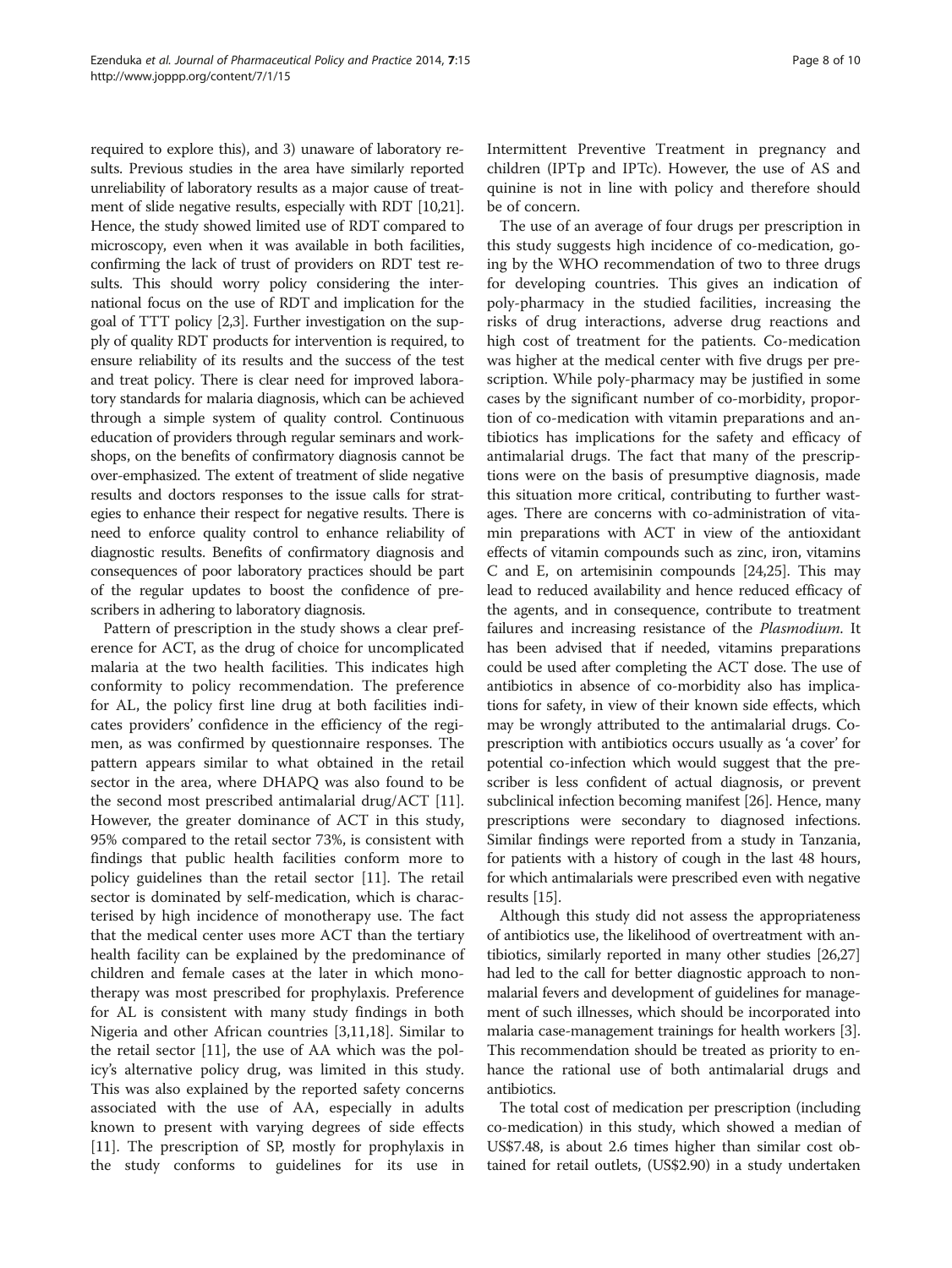<span id="page-8-0"></span>at about the same period in a neighbouring city [\[11\]](#page-9-0). This is consistent with reported higher cost of care in public health facilities, due to the cost of more professional services [\[9\]](#page-9-0). This relatively higher cost of medication in public health facilities has remained as one of the major factors that inform the preference for the retail sector by a significant proportion of patients' population for malaria treatment [\[9](#page-9-0)]. The higher cost of medication at the tertiary health facility may be explained by the higher cost of expert care at a tertiary/referral center.

Treatment practices varied notably between the two facilities, in terms of patients' characteristics. The pvalue shows significance in many of the variables, indicating differences in prescribing practices of doctors between the facilities. These differences highlight the variation in prescribing cultures between similar facilities across the country, suggesting differences in dissemination of anti-malaria training information. The differences may also point to the levels of exposure to malaria treatment practices. Regular updates therefore provide opportunity for promoting appropriate malaria treatment practices in these health facilities [\[18\]](#page-9-0). Indicators suggest better performances at the teaching hospital compared to the medical center, which is consistent with reports that prescribers in tertiary institutions tend to adhere more to national treatment guidelines [\[28\]](#page-9-0). The presence of more specialized doctors at the tertiary center, who are probably better exposed to information than those at the medical center, may explain this.

# Limitations

A few limitations are reported in this study. The selected sample facilities may reflect a potential bias towards public health facilities with high patient load. However, considering the health-seeking pattern for malaria treatment in Nigeria, where majority of cases are treated in the public sector compared to the private sector [[29](#page-9-0)], selected facilities may be a likely representative of study population. Comprehensive diagnostic information was not collected due to inadequate documentation of patient diagnosis, to better inform the use of antibiotics and other concomitant medications. The study did not assess the appropriateness of prescription dosages and weights. However, most of the ACTs were administered according to age-related dose packages and hence most likely to conform to patients' ages and weights. While the study may be limited in scope in terms of the number of facilities studied, findings reflect, to a greater extent the practice pattern in the sector, considering the similarity in many ways, of the findings of previous studies carried out in the area [[7,8,10,21\]](#page-9-0) and other settings [[26](#page-9-0)]. However, the study needs to be scaled-up to strengthen the findings for enhanced policy interventions for improved malaria case management.

Eight years after the change in antimalarial treatment policy, there is substantial compliance to policy on the use of ACT, as the first line treatment for uncomplicated malaria at the two health facilities. However, treatment practices are substantially characterised by limited use of laboratory diagnosis, relying mostly on presumptive treatment, over-diagnosis, over-treatment, co-medication and lack of routine information on malaria treatment, to guide effective implementation of treatment guidelines. These create the risk of developing parasite resistance and treatment failures, undermining the goals of malaria treatment policy. There is therefore a wide scope for improved diagnostic and treatment practices at the two health facilities, to enhance the efficiency of malaria case management. Targeted intervention through promotion and regular education of providers on appropriate malaria treatment practices is imperative, based on recommended guidelines and the test and treat policy. This would surely improve confirmatory diagnosis and rational drug prescribing, to achieve the goals of malaria case management. There is also the need to ensure adequate supply of quality and sensitive diagnostic equipments, which is critical to the success of the 'test and treat' policy of malaria case management.

#### Competing interests

The authors declare that they have no competing interests.

#### Authors' contributions

CCE conceived and designed the study, collected and analyzed data, wrote the manuscript. MO and COE assisted in study design, data interpretation and manuscript review. All authors read and approved final manuscript.

#### Acknowledgement

Authors appreciate the support of various heads and staff of relevant departments in the study facilities, for their kind support in providing all necessary documents for the study, ensuring successful collection of data from their respective facilities. The support of pupil and student pharmacists Nwabugo and Jeniffer in data collection and documentation is well acknowledged and appreciated.

#### Author details

<sup>1</sup>Department of Clinical Pharmacy & Pharmacy Management, Faculty of Pharmaceutical Sciences, Nnamdi Azikiwe University Awka Agulu campus, Agulu, Nigeria. <sup>2</sup>Department of Clinical Pharmacy & Pharmacy Management, Faculty of Pharmaceutical Sciences, University of Nigeria, Nsukka, Nigeria. <sup>3</sup>Department of Pharmaceutical Microbiology & Biotechnology, Faculty of Pharmaceutical Sciences, Nnamdi Azikiwe University Awka, Agulu campus, Agulu, Nigeria.

#### Received: 31 July 2014 Accepted: 10 October 2014 Published: 14 November 2014

#### References

- 1. WHO: Antimalarial Drug Combination Therapy: Report of a WHO Technical Consultation. Geneva, Switzerland: World Health Organization; 2001.
- 2. WHO: Guidelines for the Treatment of Malaria (Second Edition). Geneva, Switzerland: World Health Organization; 2010.
- 3. Zurovac D, Githinji S, Memusi D, Kigen S, Machini B, Muturi A, Otieno G, Snow R, Nyandigisi A: Major improvements in the quality of malaria case-management under the "test and treat" policy in Kenya. PLoS One 2014, 9(3):e92782. doi:10.1371/journal.pone.0092782.